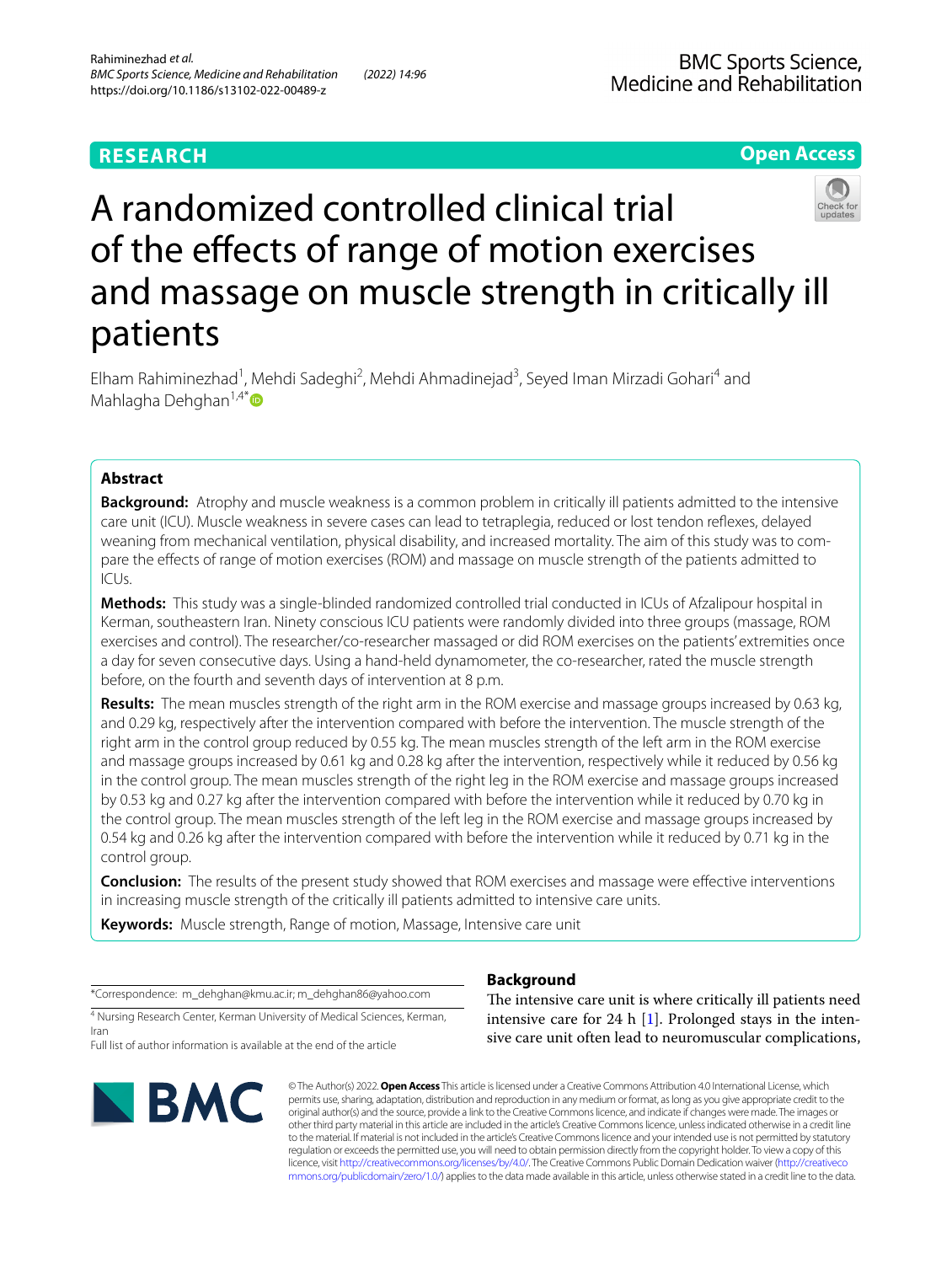impaired physical function, and impaired mental health [[2–](#page-9-1)[5\]](#page-9-2). Atrophy and muscle weakness are common problems in the ICU. Recent studies show muscle atrophy and loss of muscle mass in mechanically ventilated patients in the early hours of admission [\[6](#page-9-3)]. Muscle atrophy occurs due to an imbalance between synthesis and uncontrolled degradation of muscle proteins. In critically ill patients, muscle atrophy is mainly a result of a massive loss of myosin and myoglobin-related proteins in limb and trunk muscles [\[7](#page-9-4)]. Long-term treatment of critically ill patients in the intensive care unit reduces hydrostatic pressure in the cardiovascular system, depletes skeletal muscle forces and reduces total energy expenditure, which has negative efects on the musculoskeletal system, cardiovascular system, and circulation and causes muscle weakness [\[8](#page-9-5)]. Hyperglycemia, nutritional deprivation, immobilization, sepsis, multiple organ dysfunction syndrome, catecholamines, corticosteroids, and neuromuscular blockers are risk factors for muscle weakness and atrophy [\[9](#page-10-0)]. Muscle weakness in severe cases can lead to tetraplegia, reduction or loss of tendon reflex, delay in weaning from mechanical ventilation, and physical disability. Nakanishi et al. showed that upper extremity muscle mass decreased in the ICU during  $7$  days  $[8, 10]$  $[8, 10]$  $[8, 10]$ . They also showed that upper extremity muscle atrophy was associated with in-hospital mortality and physical dysfunction [[11\]](#page-10-2). In addition, lower extremity muscle atrophy and weakness are more common in critically ill patients in the ICU [\[12\]](#page-10-3). Puthucheary et al. indicated that rectusfemoris muscle atrophy was rapid after admission to the intensive care unit [[12\]](#page-10-3). Lower extremity muscle atrophy is associated with physical dysfunction and mortality  $[13-15]$  $[13-15]$  $[13-15]$ . In addition, the study of Thomas et al. showed that even after 12 months of discharge from the intensive care unit, the improvement of physical and cognitive function and quality of life has not been completely achieved [[4\]](#page-9-6). Early intervention in the early hours of admission to the ICU, rehabilitation, early mobilization, respiratory physiotherapy, limb physiotherapy, nutritional support, and electrical muscular stimulation help maintain muscle mass  $[9]$  $[9]$  $[9]$ . Therefore, the use of strategies and interventions to reduce such complications in ICU patients seems necessary. Massage therapy has long been known as an essential part of health [[16\]](#page-10-6). It is used in ICUs to reduce physical and mental problems of patients and prevent sympathetic responses [\[17](#page-10-7)]. Massage by creating mechanical pressure can relieve muscle spasms, reduce nerve irritation, reduce sympathetic activity, increase blood flow, and increase muscle volume  $[18, 19]$  $[18, 19]$  $[18, 19]$  $[18, 19]$ . Swedish massage is the most common type of massage, which is performed on the physical parts of the body (muscles and soft tissues) by using stroking (effleurage), kneading, and vibration movements [[20](#page-10-10)]. Some advantages of Swedish massage are: reduced muscle spasms and pain, improved blood circulation, lymphatic drainage, reduced adhesions in muscles and soft tissues, reduced neuromuscular irritability, release of endorphins, increased intramuscular heating, enhanced immune system, and relaxation [\[21](#page-10-11)]. Range of motion exercise is a basic technique used to evaluate and initiate movement in a treatment intervention. ROM exercises include active ROM (AROM), passive ROM (PROM), and active-assistive ROM (A-AROM) [[22\]](#page-10-12). ROM infuences all structures taking part in the body's movement, such as muscles, joint surfaces, ligaments, fascia, arteries, and nerves. ROM exercises also have a positive effect on musculoskeletal health. Some benefts of the ROM exercises include maintaining the mobility of connective and joint tissue, helping blood circulation and vascular dynamics, and strengthening the synovial movement to feed cartilage [\[23](#page-10-13)]. Some studies have examined diferent methods, particularly rehabilitation methods, to prevent muscle weakness and atrophy in critically ill patients admitted to the intensive care unit. Nakanishi et al., Dirks et al., and Maffiuletti et al. showed that neuromuscular electrical stimulation was an efective intervention in preventing muscle atrophy in critically ill patients  $[24–26]$  $[24–26]$  $[24–26]$  $[24–26]$ . Santos et al. studied the effects of early rehabilitation using a passive cycle ergometer on the muscle morphology of mechanically ventilated critically ill patients in the intensive care unit. They concluded that early rehabilitation with a passive cycle ergometer could preserve the diaphragm and knee extension morphology of mechanically ventilated patients in the ICU [[27\]](#page-10-16). Brauner et al. showed that a rigorous physical therapy protocol (range of motion exercises, posture change, breathing exercises, active exercises using all limb joints, bed mobility exercises, secretion suction) might facilitate the early rehabilitation of patients with ICU-AW [\[28](#page-10-17)]. Verceles et al. demonstrated that compared with routine care, multimodal rehabilitation programs (including muscle strengthening activities, muscle endurance activities, and performance-based aerobic activities) increased muscle strength, mobilization, weaning success, and hospital discharge in patients with ICU-AW [\[29](#page-10-18)]. Sarfati et al. showed that passive tilting added to a standard rehabilitation technique did not improve muscle strength in patients admitted to the open heart intensive care unit [[30\]](#page-10-19). Patsaki et al. showed that neuromuscular electrical stimulation and individualized rehabilitation did not lead to further improvement in muscle strength and function of ICU survivors  $[31]$  $[31]$ . Therefore, due to the importance of muscle weakness and its consequences in patients admitted to ICUs, it is necessary to use efective interventions to prevent this complication clinically. According to the available evidence, there are contradictory results regarding the effectiveness of various interventions  $[24-31]$  $[24-31]$  $[24-31]$ . In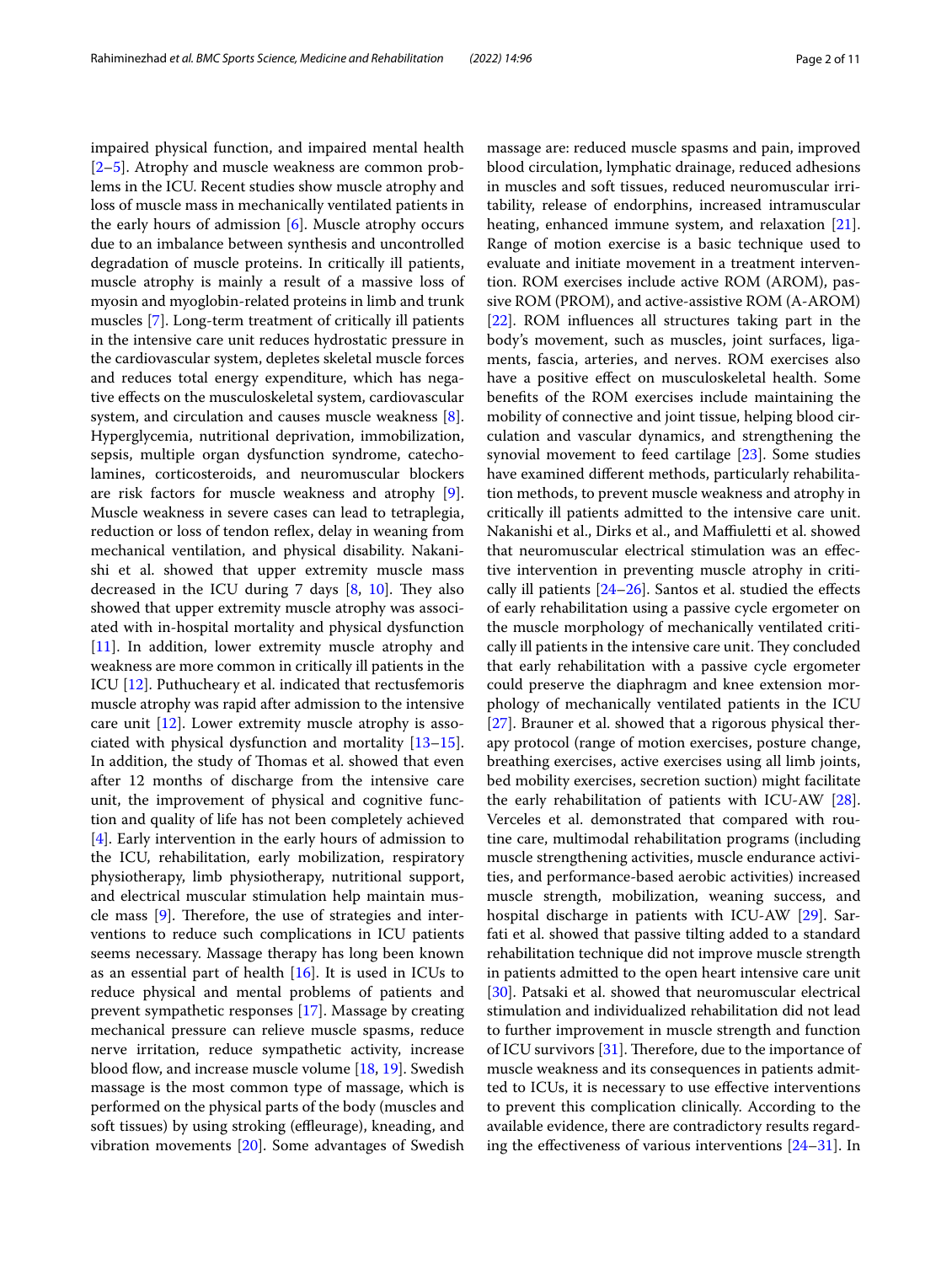addition, no study was found to investigate the efect of massage on the muscle strength of patients admitted to the intensive care unit. Therefore, the aim of this study was to compare the efects of ROM exercises and massage on muscle strength of the patients admitted to the intensive care units of Kerman University of Medical Sciences in 2020.

#### **Method**

## **Study type, setting, and participants**

This single-blinded, controlled, randomized parallel clinical trial was performed on conscious patients admitted to the intensive care units of Afzalipour hospital in Kerman, southeastern Iran. Afzalipour hospital has five intensive care units (medical ICU with 10 beds, surgical ICU with 7 beds, poisoning ICU with 7 beds, COVID-19 ICU 1 with 12 beds, COVID-19 ICU 2 with 7 beds).

Patients aged above 18 years [\[28](#page-10-17)], who were on the frst day of ICU admission (patients under invasive mechanical ventilation, non-invasive mechanical ventilation, and not mechanically ventilated patients), with a FOUR Score  $\geq$  14, no amputation [[4\]](#page-9-6), no fractures in the lower or upper extremities, no neuromuscular diseases (myasthenia gravis, Guillain–Barre syndrome, botulism and pesticide poisoning) [\[4](#page-9-6)], no deep vein thrombosis [[32](#page-10-21)], no skin diseases, no metabolic disorders, including hypokalemia, hypophosphatemia, hypomagnesemia, and no allergy to olive oil in the massage group were eligible to be included in the study. The exclusion criteria were: having been transferred to the ward during the intervention, having any of the disorders listed in the inclusion criteria.

## **Data collection tool**

A questionnaire was used to collect demographic and background information such as age, sex, type of ward, length of hospital stay before the ICU admission, diagnosis at the time of admission, history of addiction, history of previous illnesses, history of admissions to intensive care units, use of renal replacement therapies, state of consciousness based on FOUR and Glasgow scales, nutritional status, respiratory status, information about device settings (invasive mechanical ventilation, noninvasive mechanical ventilation, high flow), daily medications used by the patient in the ICU, Acute Physiology Age Adjustment Chronic Health Evaluation (APACHE II) and Sequential Organ Failure Assessment (SOFA) scores.

A hand-held dynamometer (Sharif-Exo Model M-201) made in Iran with an error of  $\pm 100$  g was used to evaluate muscle strength in this study. Target muscles in the upper extremities include the right and left deltoid, the right and left biceps brachii, and the right and left wrist extensor, while those in the lower extremities include the right and left iliopsoas and rectus femoris, the right and left quadriceps femoris, and the right and left tibialis anterior. Muscle strength was measured three times for each patient, and the maximum score was considered. To determine the reliability of the interarater, the rater, learned how to work with the dynamometer under the supervision of a physiotherapist during three two-hour sessions and performed the evaluation after his approval. In addition, the rater did not play a role in the intervention and random allocation of samples in each group (he was blind). The rater evaluated 15 patients admitted to the ICUs twice (with a two-hour interval). The intraclass correlation coefficients (ICC) for different muscles were more than  $0.99$  ( $p < 0.001$ ).

## **Procedure**

To conduct the research, the researcher frst received permission from the hospital management and intensive care units. After obtaining informed written consent, she referred to the ICUs and completed the demographic and background information of the patients who met the inclusion criteria.

#### *ROM exercise group*

The intervention started on the first day of admission. In addition to routine care, passive, active, and activeassistive ROM exercises were done once a day for seven consecutive days. First, the patient was placed in a supine position, and then the researcher adjusted her position to fit the body mechanics. The ROM exercise area was uncovered and other parts of the body were covered. Passive and active ROM exercises were done according to the patient's condition. The upper extremity ROM exercises include shoulder fexion, shoulder extension, shoulder abduction, elbow fexion and extension, wrist fexion and extension, joints of the thumb and fngers (metacarpophalangeal and interphalangeal joints) and the lower extremity ROM exercises include hip and knee flexion, hip extension, hip abduction, ankle dorsiflexion, plantar fexion. All movements were done rhythmically in ten repetitions. The ROM exercises lasted 30–60 min (Additional fle [1\)](#page-9-7). ROM exercises were done from 3 to 7 pm when the workload of the intensive care unit was lower. Indicators of intolerance to ROM exercises include mean arterial pressure≤65 mmHg, systolic blood pressure≥200 mmHg, heart rate≤40 or≥130, oxygen saturation ≤88%, respiration rate ≤5 or ≥30 per minute, and arrhythmia [[33](#page-10-22)]. In the case of intolerance, ROM exercises were postponed until the patient's condition stabilized. In the present study, only two patients developed tachypnea during ROM exercises, so the exercises were done the next day.

The researcher and co-researcher learned ROM exercises under the supervision of a physiotherapist for three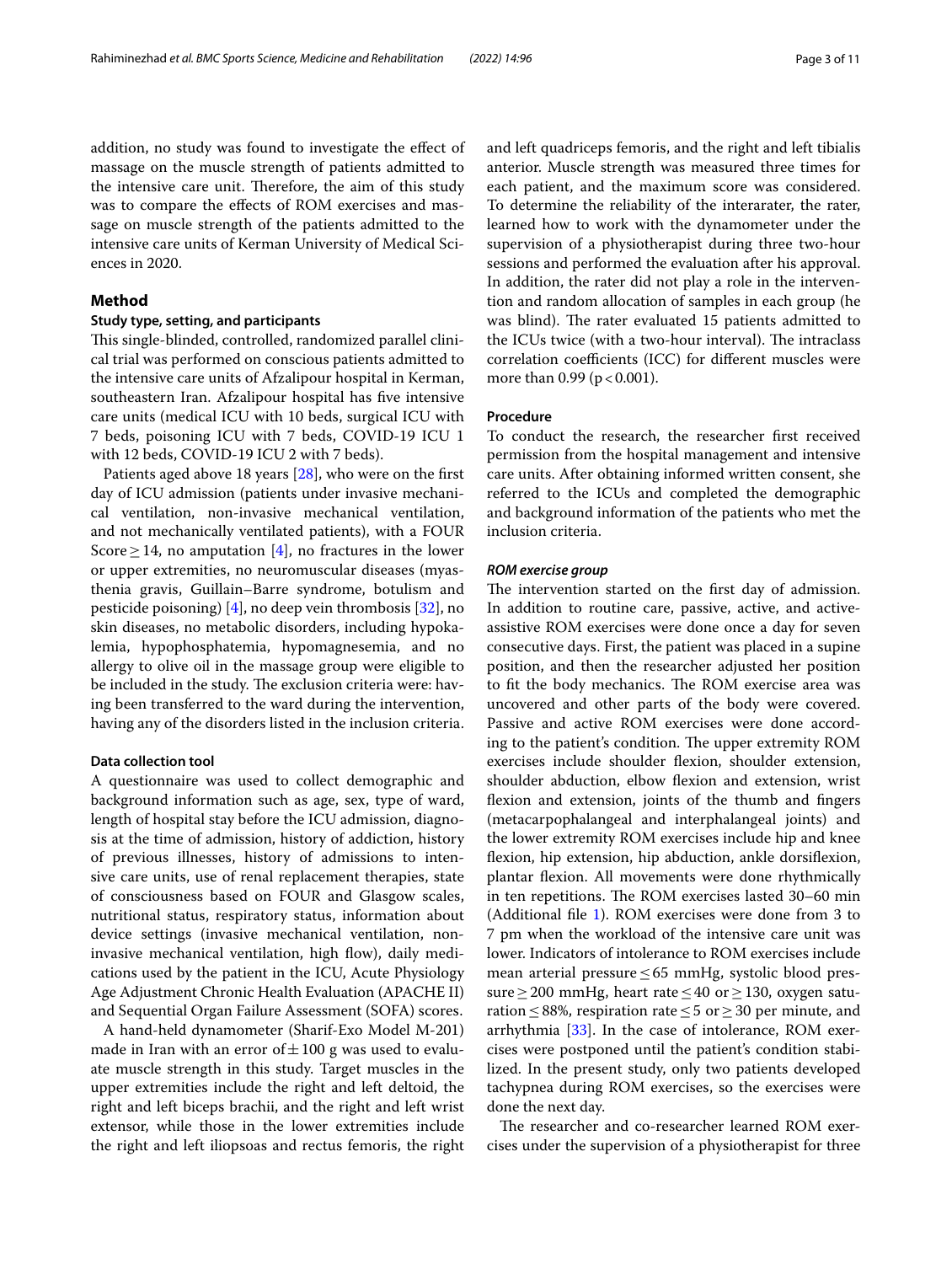sessions (6 h), and they started the intervention after his approval. The co-researcher did ROM exercises for male subjects, and the researcher did them for female subjects.

## *Massage group*

The intervention started on the first day of admission. In addition to routine care, the whole body was massaged once a day for seven consecutive days using the Swedish massage style. First, an underpad was used to prevent oil soaking into the patient's mattress. Then, the patient was placed in a supine position with the head at an angle of 30–45 degrees. The massage area was uncovered, and other parts of the body were covered. Then, the whole body was examined for the presence of barriers to massage, including vascular disorders such as DVT, fractures in the lower and upper extremities, skin disease, wounds, infections, and allergies to olive oil. In the case of no problems, Swedish massage was applied, including stroking (effleurage), vibration, and kneading movements. Olive oil (about 20 cc) was used to make the area slippery and easy to massage. The upper extremities, lower extremities, back, and chest were massaged continuously for 30–60 min. The massage was performed from 3 to 7 pm when the workload of the intensive care unit was lower. After the massage, the remaining oil on the patient's body was cleaned with a napkin. The researcher and co-researcher learned how to massage under the supervision of a physiotherapist for three sessions (6 h), and they started the intervention after his approval. The co-researcher massaged the male subjects and the researcher massaged the female subjects [[34\]](#page-10-23).

## *Control group*

There was no intervention, and they received routine care as usual. A physiotherapist performed routine care in the ICU once a day in the morning, which included respiratory and limb physiotherapy (Additional fle [1\)](#page-9-7).

Using a hand-held dynamometer, the co-researcher, who played no role in the intervention and random allocation of the samples, evaluated the muscle strength before (the frst day of ICU admission), on the fourth (during intervention) and seventh (after intervention) days of the intervention, as well as on the frst (before), fourth (during) and seventh (after) days of admission in the control group at 8:00 p.m.

## **Sample size and sampling**

The samples were selected using the convenience sampling method, and they were allocated into 3 groups by the stratifed block randomization method (stratum: gender and age). Labels A, B, or C  $(A = \text{massage},$  $B = control$ , and  $C = ROM$  exercises) were assigned to the groups, and the block size was 6. The randomization list was generated by using free online software [\(https://](https://www.sealedenvelope.com/simple-randomiser/v1/lists) [www.sealedenvelope.com/simple-randomiser/v1/lists\)](https://www.sealedenvelope.com/simple-randomiser/v1/lists). The fifth author generated the randomization list, and the frst author enrolled the participants and assigned them to the 3 groups. As we did not fnd a similar study that compared the efects of massage and ROM exercise on muscle strength, we used the rule of thumb, i.e., 30 participants in each group. Power analysis calculations with G\*Power software version 3.1.9.2. indicated that (power=80%,  $p=0.05$ , number of groups=3, and number of measurements=3) 90 participants would be needed to detect an efect size of 0.275. Totally, 137 samples were assessed for eligibility, of which 109 eligible participants were allocated to the 3 groups. Finally, 30 participants fnished the study in each group (Fig. [1](#page-4-0)). Sampling started in June 2020 and ended in November 2020.

### **Statistical analysis**

SPSS25 was used for data analysis. A descriptive statistic (frequency, percentage, mean, and standard deviation) was used to describe the patients' demographic characteristics and clinical history. A mean and standard deviation were used to describe the muscle strength (kg). Chi-square, Fisher's exact, ANOVA and Kruskal–Wallis tests were used to evaluate the similarity of the three groups in terms of study variables. Since the parametric conditions (Shapiro–Wilk test and equality of variances) were fulflled, repeated measures ANOVA was used to compare the muscle strength (kg) within and between groups before, during, and after the intervention. In addition, the Bonferroni post hoc test was used to compare muscle strength (kg) diferences between the three groups at different times. A significance level of  $< 0.05$ was considered.

#### **Results**

#### **Baseline characteristics of the participants**

The mean ages of the samples in the massage, ROM exercises, and control groups were  $46.67 \pm 17.24$ ,  $44.27 \pm 13.61$ , and  $47.43 \pm 17.36$  years, respectively. There was no significant difference between the three groups in terms of ICU type, sex, length of hospital stays before ICU admission, diagnosis, history of addiction, history of underlying disease, history of admission to intensive care units, and history of using renal replacement therapies ( $p > 0.05$ ) (Table [1](#page-5-0)). No significant difference was found between the three groups in nutrition, type of diet, respiratory status, and medication regimen  $(p>0.05)$ . In addition, the APACHE II score was not signifcantly diferent between the three groups before the intervention and Glasgow, FOUR, and SOFA scores were not signifcantly diferent between the three groups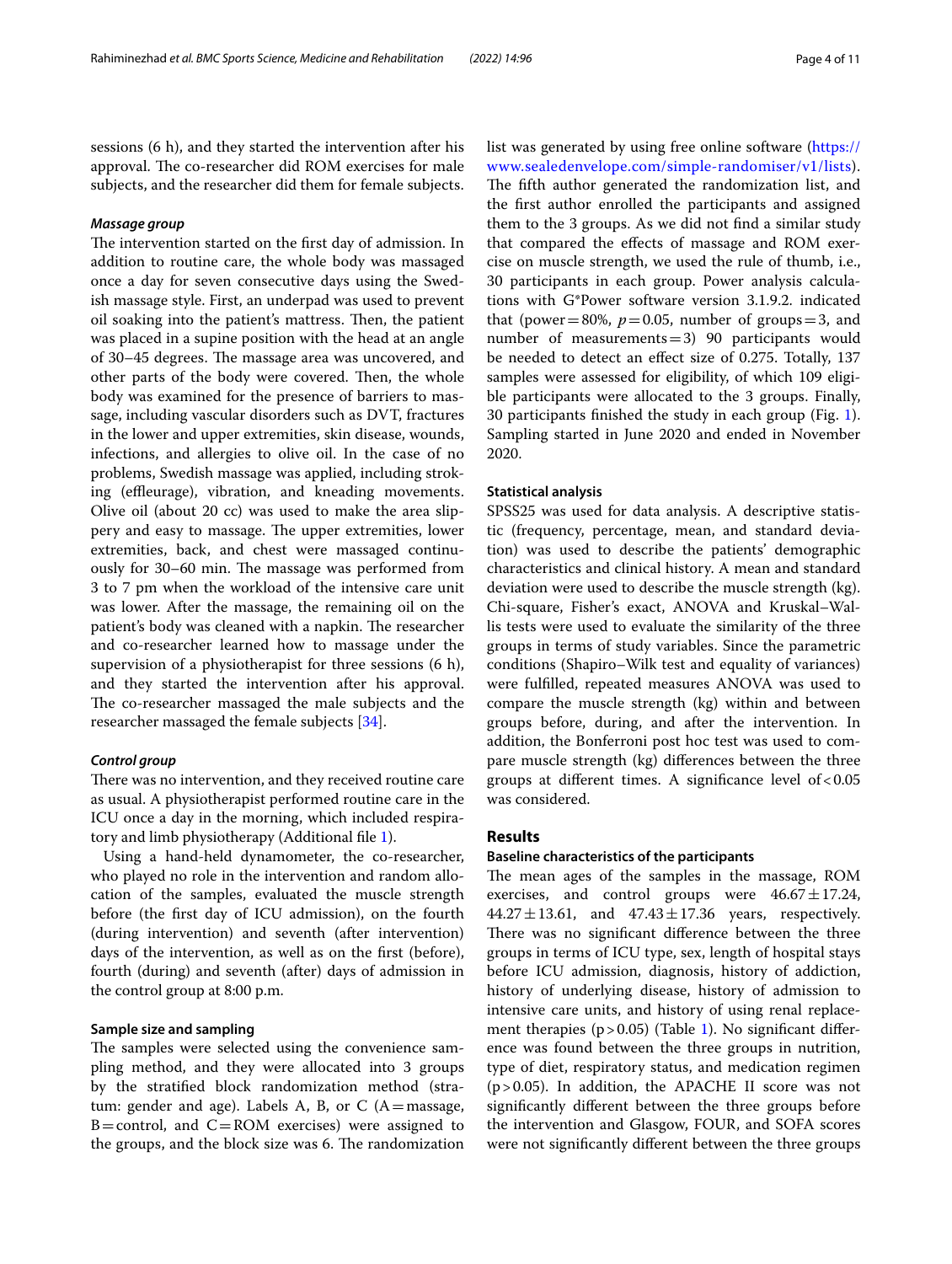

<span id="page-4-0"></span>before, during, and after the intervention  $(P > 0.05)$ . The GCS in all patients was 15 before, during, and after the intervention.

## **Main outcome**

The mean muscle strength of the right arm in the massage group was 8.49 kg before the intervention, 8.64 kg during the intervention, and 8.78 kg after the intervention. In addition, the mean muscle strength of the right arm of the ROM exercise group was 9.84 kg before the intervention, 10.10 kg during the intervention, and 10.47 kg after the intervention. The mean muscle strength of the control group was 10.89 kg before the intervention, 10.70 kg during the intervention, and 10.34 kg after the intervention. The results of repeated measures ANOVA showed that group-time interaction and time were significant. The results of the Bonferroni post hoc test showed that the pre-intervention score was signifcantly diferent between the three groups. In other words, the mean muscle strength of the right arm in the massage group was signifcantly lower than that of the control group before the intervention  $(P < 0.001$ , mean difference  $= -2.40$ ). Therefore, the difference score was calculated in each group before and after the intervention to control the efect of the variable before the intervention. The mean muscle strength of the right arm in the massage and ROM exercise groups increased by 0.29 kg and 0.63 kg after the intervention compared with before the intervention, while the muscle strength of the right arm in the control group decreased by 0.55 kg. The results of the analysis of variance showed a signifcant diference between the three groups  $(P<0.001, F=205.54)$ . The Bonferroni post hoc test also showed that changes in the muscle strength of the right arm of the massage group were signifcantly less than those of the ROM exercise group ( $P < 0.001$ , mean difference  $=$   $-0.34$ ), but significantly higher than those of the control group ( $P < 0.001$ , mean difference = 0.84). In addition, muscle strength in the ROM exercise group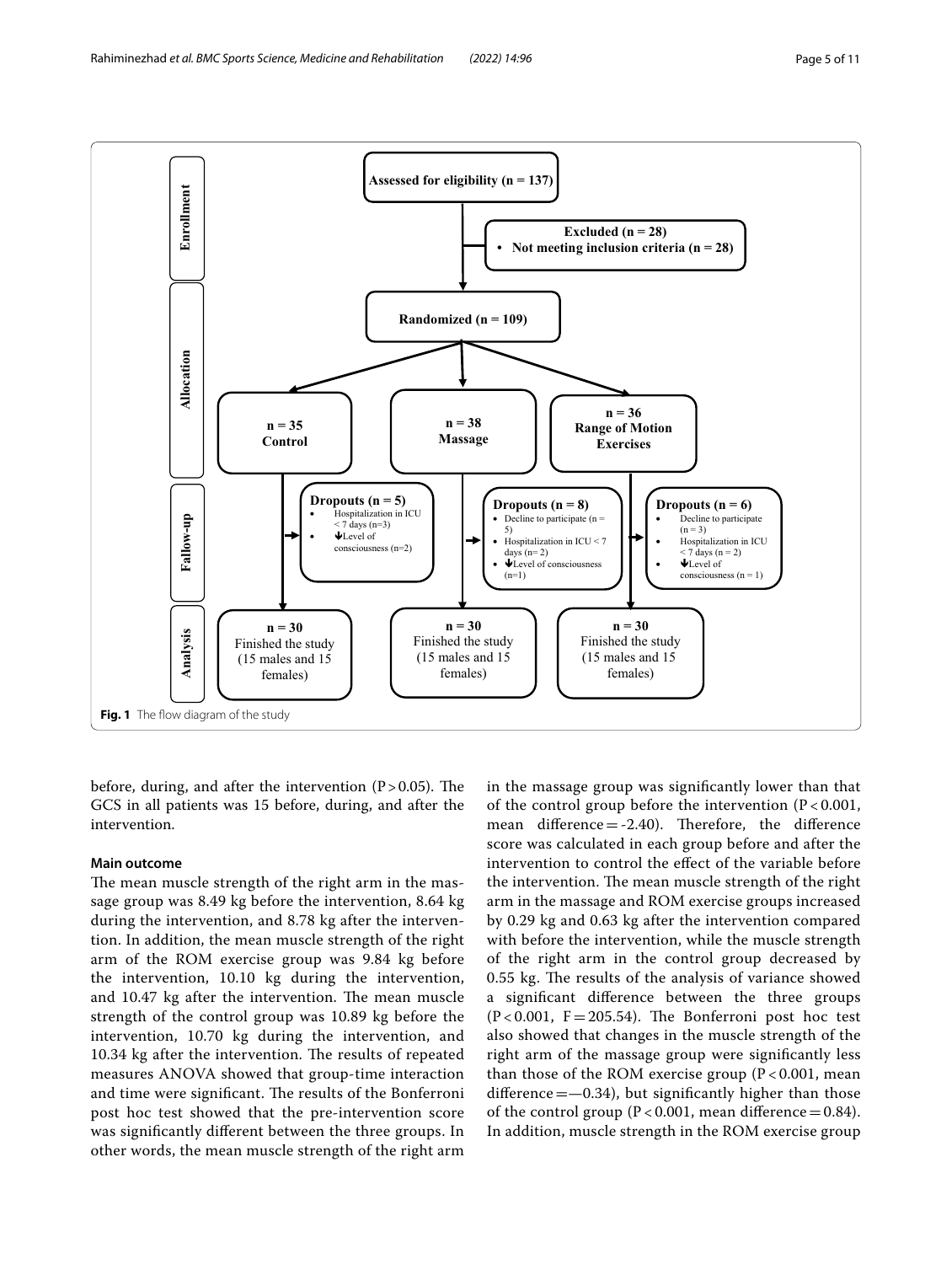| Variable                                     | Group          |                |                      |           |                |           |                               |         |
|----------------------------------------------|----------------|----------------|----------------------|-----------|----------------|-----------|-------------------------------|---------|
|                                              | Massage        |                | <b>ROM</b> exercises |           | Control        |           | <b>Test statistic</b>         | P value |
|                                              | Mean           | SD             | Mean                 | <b>SD</b> | Mean           | <b>SD</b> |                               |         |
| Age                                          | 46.67          | 17.24          | 44.27                | 13.61     | 47.43          | 17.36     | $F = 0.31$                    | 0.73    |
|                                              | N              | $\%$           | ${\sf N}$            | $\%$      | N              | %         |                               |         |
| Length of hospital stay before ICU admission |                |                |                      |           |                |           |                               |         |
| $1 - 2$ days                                 | 29             | 96.7           | 27                   | 90.0      | 26             | 86.7      | $x^2 = 1.92$                  | 0.52    |
| $3-4$ days                                   | $\mathbf{1}$   | 3.3            | 3                    | 10.0      | $\overline{4}$ | 13.3      |                               |         |
| Disease diagnosis                            |                |                |                      |           |                |           | Fisher's exact test = $10.14$ | 0.19    |
| Respiratory problems                         | 20             | 71.4           | 21                   | 77.8      | 21             | 70.0      |                               |         |
| Pregnancy problems                           | 0              | $\overline{0}$ | $\overline{2}$       | 7.4       | 2              | 6.7       |                               |         |
| Gastrointestinal problems                    | 3              | 10.7           | 3                    | 11.1      | $\circ$        | $\circ$   |                               |         |
| Poisoning                                    | $\overline{4}$ | 14.3           | $\overline{1}$       | 3.7       | 4              | 13.3      |                               |         |
| Others                                       | $\mathbf{1}$   | 3.6            | $\mathbf 0$          | 0         | 3              | 10.0      |                               |         |
| <b>Addiction</b>                             |                |                |                      |           |                |           |                               |         |
| Yes                                          | 14             | 46.7           | 10                   | 35.7      | 12             | 40.0      | $x^2 = 0.73$                  | 0.69    |
| <b>No</b>                                    | 16             | 53.3           | 18                   | 64.3      | 18             | 60.0      |                               |         |
| History of chronic disease                   |                |                |                      |           |                |           |                               |         |
| Yes                                          | 18             | 62.1           | 13                   | 43.3      | 18             | 60.0      | $x^2 = 2.54$                  | 0.31    |
| <b>No</b>                                    | 11             | 37.9           | 17                   | 56.7      | 12             | 40.0      |                               |         |
| History of ICU admission                     |                |                |                      |           |                |           | Fisher's exact test = $1.49$  | 0.61    |
| Yes                                          | 1              | 3.3            | $\mathbf{1}$         | 3.3       | $\overline{3}$ | 10.0      |                               |         |
| <b>No</b>                                    | 29             | 96.7           | 29                   | 96.7      | 27             | 90.0      |                               |         |
| Use of renal replacement therapy             |                |                |                      |           |                |           | Fisher's exact test = $1.82$  | 0.77    |
| Yes                                          | $\mathbf{1}$   | 3.3            | $\mathbf 0$          | 0         | 2              | 6.7       |                               |         |
| No                                           | 29             | 96.7           | 29                   | 100.0     | 28             | 93.3      |                               |         |

<span id="page-5-0"></span>**Table 1** Comparison of demographic and clinical characteristics of samples in three groups of massage, ROM exercises, and control

ROM, Range of motion; SD, Standard deviation

<span id="page-5-1"></span>**Table 2** Mean and standard deviation of the right arm muscles strength in three groups of massage, ROM exercises, and control at diferent times

| <b>Right arm muscles</b><br>strength (kg) | Group          |           |                      |           |         |                    |  |  |  |
|-------------------------------------------|----------------|-----------|----------------------|-----------|---------|--------------------|--|--|--|
|                                           | Massage        |           | <b>ROM</b> exercises |           | Control |                    |  |  |  |
|                                           | Mean           | <b>SD</b> | Mean                 | <b>SD</b> | Mean    | <b>SD</b>          |  |  |  |
| T1                                        | 8.49           | 2.67      | 9.84                 | 2.07      | 10.89   | 2.12               |  |  |  |
| T <sub>2</sub>                            | 8.64           | 2.66      | 10.10                | 2.06      | 10.70   | 2.16               |  |  |  |
| T <sub>3</sub>                            | 8.78           | 2.62      | 10.47                | 2.09      | 10.34   | 2.15               |  |  |  |
| Mean difference (T3-T1)                   | 0.29           | 0.23      | 0.63                 | 0.17      | $-0.55$ | 0.28               |  |  |  |
| Source of variance                        | Sum of squares |           | Degree of freedom    | F         | P value | <b>Effect size</b> |  |  |  |
| Time                                      | 0.69           |           | 1.67                 | 16.94     | < 0.001 | 0.16               |  |  |  |
| Group * time                              | 11.25          |           | 3.35                 | 138.03    | < 0.001 | 0.76               |  |  |  |
| Group                                     | 195.28         |           | 2                    | 6.14      | 0.003   | 0.12               |  |  |  |
| Error                                     | 1382.42        |           | 87                   |           |         |                    |  |  |  |

ROM, Range of motion; SD, Standard deviation; T1, Before intervention; T2, During intervention, T3, After intervention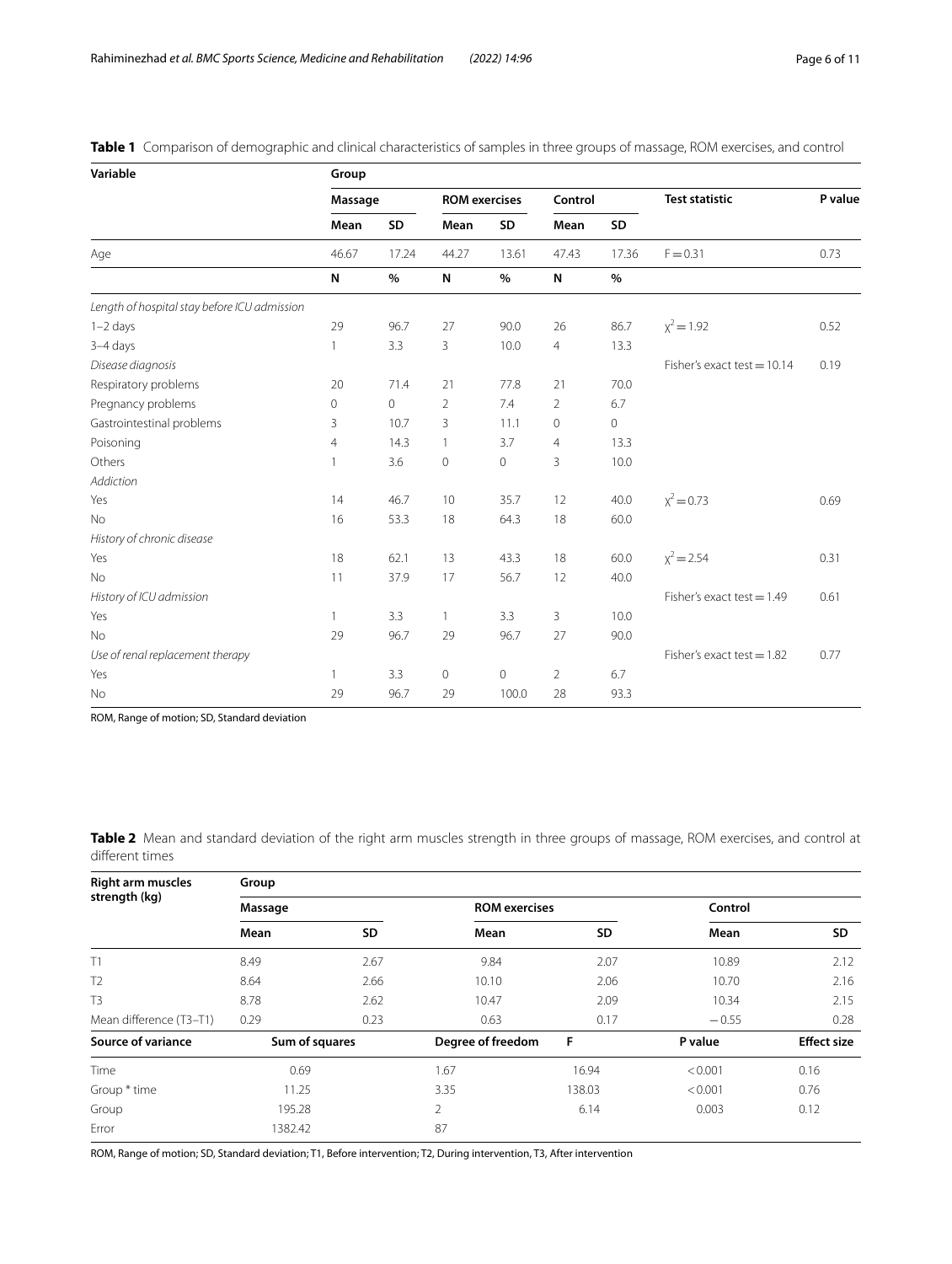The mean muscle strength of the left arm in the massage group was 8.35 kg before the intervention, 8.48 kg during the intervention, and 8.63 kg after the intervention. In addition, the mean muscle strength of the left arm of the ROM exercise group was 9.75 kg before the intervention, 9.99 kg during the intervention, and 10.35 kg after the intervention. The mean muscle strength of the left arm in the control group was 10.8 kg before the intervention, 10.58 kg during the intervention, and 10.24 kg after the intervention. The results of the repeated measures ANOVA showed that group-time interaction and time were significant. The results of the Bonferroni post hoc test showed that the pre-intervention score was signifcantly diferent between the three groups. In other words, the mean muscle strength of the left arm in the massage group was signifcantly lower than that of the control group before the intervention  $(P<0.001$ , mean difference  $= -2.45$ ). Therefore, the difference score was calculated in each group before and after the intervention to control the efect of the variable before the intervention. The mean muscle strength of the left arm in the massage and ROM exercise groups increased by 0.28 kg and 0.61 kg after the intervention compared with before the intervention, while the muscle strength of the left arm in the control group decreased by  $0.56$  kg. The results of analysis of variance showed a signifcant difference between the three groups  $(P<0.001, F=173.47)$ . The Bonferroni post hoc test also showed that changes in the muscle strength of the left arm in the massage group were signifcantly less than those of the ROM exercise group ( $P < 0.001$ , mean difference = -0.33), but higher than those of the control group  $(P<0.001$ , mean difference  $= 0.84$ ). In addition, muscle strength in the ROM exercise group was signifcantly higher than that of the control group ( $P < 0.001$ , mean difference=1.18) (Table [3\)](#page-6-0).

The mean muscle strength of the right leg in the massage group was 10.86 kg before the intervention, 11.00 kg during the intervention, and 11.14 kg after the intervention. In addition, the mean muscle strength of the right leg in the ROM exercise group was 11.70 kg before the intervention, 11.97 kg during the intervention, and 12.23 kg after the intervention. The mean muscle strength of the right leg in the control group was 11.46 kg before the intervention, 11.09 kg during the intervention, and 10.76 kg after the intervention. The results of repeated measures ANOVA showed that group-time interaction and time were signifcant. In other words, the muscle strength of the right leg increased signifcantly in the massage and ROM exercise groups, while it decreased signifcantly in the control group. The pre- and post-intervention difference scores were calculated in each group. The mean muscle strength of the right leg in the massage and ROM exercise groups increased by 0.27 kg and 0.53 kg after the intervention compared with before the intervention, while the muscle strength of the right leg in the control group decreased by 0.70 kg. The results of the analysis of variance showed a signifcant diference between the three groups  $(P < 0.001, F = 204.04)$ . The Bonferroni post hoc test showed that the changes in the muscle strength of the right leg in the massage group were signifcantly lower than those of the ROM exercise group ( $P < 0.001$ , mean difference  $=$   $-0.25$ ), but higher than those of the control group ( $P < 0.001$ , mean difference  $=$  0.97). In addition, muscle strength in the

**Left arm muscles strength (Kg) Group Massage Control ROM exercises Control Mean SD Mean SD Mean SD** T1 8.35 2.65 9.75 2.08 10.80 2.02 T2 8.48 2.61 9.99 2.09 10.58 2.06 T3 8.63 2.56 10.36 2.11 10.24 2.04 Mean difference (T3-T1) 0.28 0.29 0.61 0.17 − 0.57 0.28 **Source of variance Sum of squares Degree of freedom F P value Efect size** Time 6.55 0.55 1.70 11.61  $< 0.001$  0.12 Group \* time 11.26 11.26 3.40 119.28 <0.001 0.73 Group 205.99 2 6.72 0.002 0.13 Error 1333.16 87

<span id="page-6-0"></span>**Table 3** Mean and standard deviation of the left arm muscles strength in three groups of massage, ROM exercises and control at diferent times

ROM, Range of motion; SD, Standard deviation; T1, Before intervention; T2, During intervention; T3, After intervention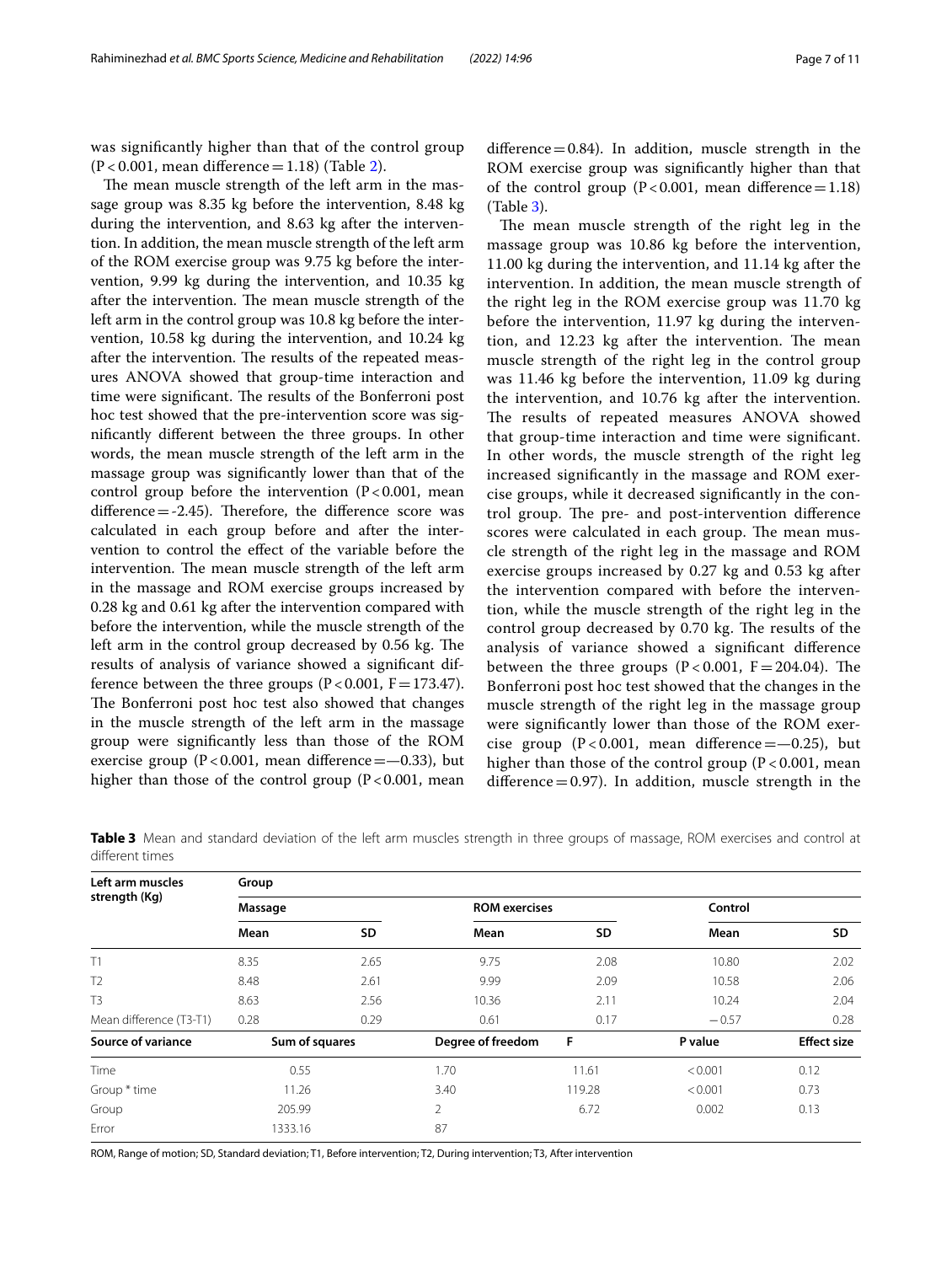ROM exercise group was signifcantly higher than that of the control group ( $P < 0.001$ , mean difference = 1.22) (Table [4\)](#page-7-0).

The mean muscle strength of the left leg in the massage group was 10.82 kg before the intervention, 10.93 kg during the intervention, and 11.08 kg after the intervention. In addition, the mean muscle strength of the left leg of the ROM exercise group was 11.64 kg before the intervention, 11.89 kg during the intervention, and 12.18 kg after the intervention. The mean muscle strength of the left leg in the control group was 11.42 kg before the intervention, 11.01 kg during the intervention, and 10.70 kg after the intervention. The results of repeated measures ANOVA showed that group-time interaction and time were signifcant. In other words, the muscle strength of the left leg increased signifcantly in the massage and ROM exercise groups, while it decreased signifcantly in the control group. The pre- and post-intervention difference scores were calculated in each group. The mean muscle strength of the left leg in the massage and ROM exercise groups increased by 0.26 kg and 0.54 kg after the intervention compared with before the intervention, while the muscle strength of the left leg in the control group decreased by 0.71 kg. The results of the analysis of variance showed a signifcant diference between the three groups  $(P < 0.001, F = 241.12)$ . The Bonferroni post hoc test showed that the changes in the muscle strength of the left leg in the massage group were signifcantly lower than those of the ROM exercise group ( $P < 0.001$ , mean difference = -0.28), but higher than those of the control group ( $P < 0.001$ , mean difference  $=$  0.97). In addition, muscle strength in the ROM exercise group was signifcantly higher than that of

the control group  $(P < 0.001$ , mean difference = 1.25) (Table [5\)](#page-8-0).

## **Adverse events**

Only two samples in the ROM exercises group experienced tachypnea during one session of the intervention. We did not observe any particular side effects during the massage sessions.

## **Discussion**

## **Limitations**

The present study had some limitations. The sample size was relatively small. Although 30 participants in each group completed the study, future studies with larger sample sizes may better confrm the results of the present study. Since the patients admitted to the ICU were not in good condition and had many physical, mental, and psychological changes, some of the patients were reluctant to participate in the study. Future studies can further confrm the results of the present study by measuring muscle activity with electromyography.

The results of the present study showed that the muscle strength of the right and left arms, the right and left legs in the ROM exercise and massage groups increased after the intervention compared with before the intervention, while the muscle strength of all upper and lower extremities decreased signifcantly in the control group. The results showed that ROM exercises and massage had an efect on the muscle strength of the patients admitted to the intensive care unit, respectively.

Verceles et al. showed that compared with routine care, a multimodal rehabilitation program (including muscle-strengthening activities, muscle endurance activities, and performance-based aerobic activities)

| <b>Right leg muscles</b><br>strength (Kg) | Group          |      |                     |        |         |                    |  |  |  |
|-------------------------------------------|----------------|------|---------------------|--------|---------|--------------------|--|--|--|
|                                           | Massage        |      | <b>ROM</b> exercise |        | Control |                    |  |  |  |
|                                           | Mean           | SD   | Mean                | SD     | Mean    | <b>SD</b>          |  |  |  |
| T1                                        | 10.86          | 2.04 | 11.70               | 1.49   | 11.46   | 1.81               |  |  |  |
| T <sub>2</sub>                            | 11.00          | 2.06 | 11.97               | 1.46   | 11.09   | 1.98               |  |  |  |
| T <sub>3</sub>                            | 11.14          | 2.03 | 12.23               | 1.57   | 10.76   | 2.02               |  |  |  |
| Mean difference (T3-T1)                   | 0.27           | 0.18 | 0.53                | 0.21   | $-0.70$ | 0.33               |  |  |  |
| Source of variance                        | Sum of squares |      | Degree of freedom   | F      | P value | <b>Effect size</b> |  |  |  |
| Time                                      | 0.06           |      | $\overline{2}$      | 1.01   | 0.37    | 0.01               |  |  |  |
| Group * time                              | 12.50          |      | $\overline{4}$      | 115.74 | < 0.001 | 0.73               |  |  |  |
| Group                                     | 50.96          |      | 2                   | 2.51   | 0.09    | 0.06               |  |  |  |
| Error                                     | 882.13         |      | 87                  |        |         |                    |  |  |  |

<span id="page-7-0"></span>**Table 4** Mean and standard deviation of the right leg muscles strength in three groups of massage, ROM exercises and control at diferent times

ROM, Range of motion; SD, Standard deviation; T1, Before intervention; T2, During intervention; T3, After intervention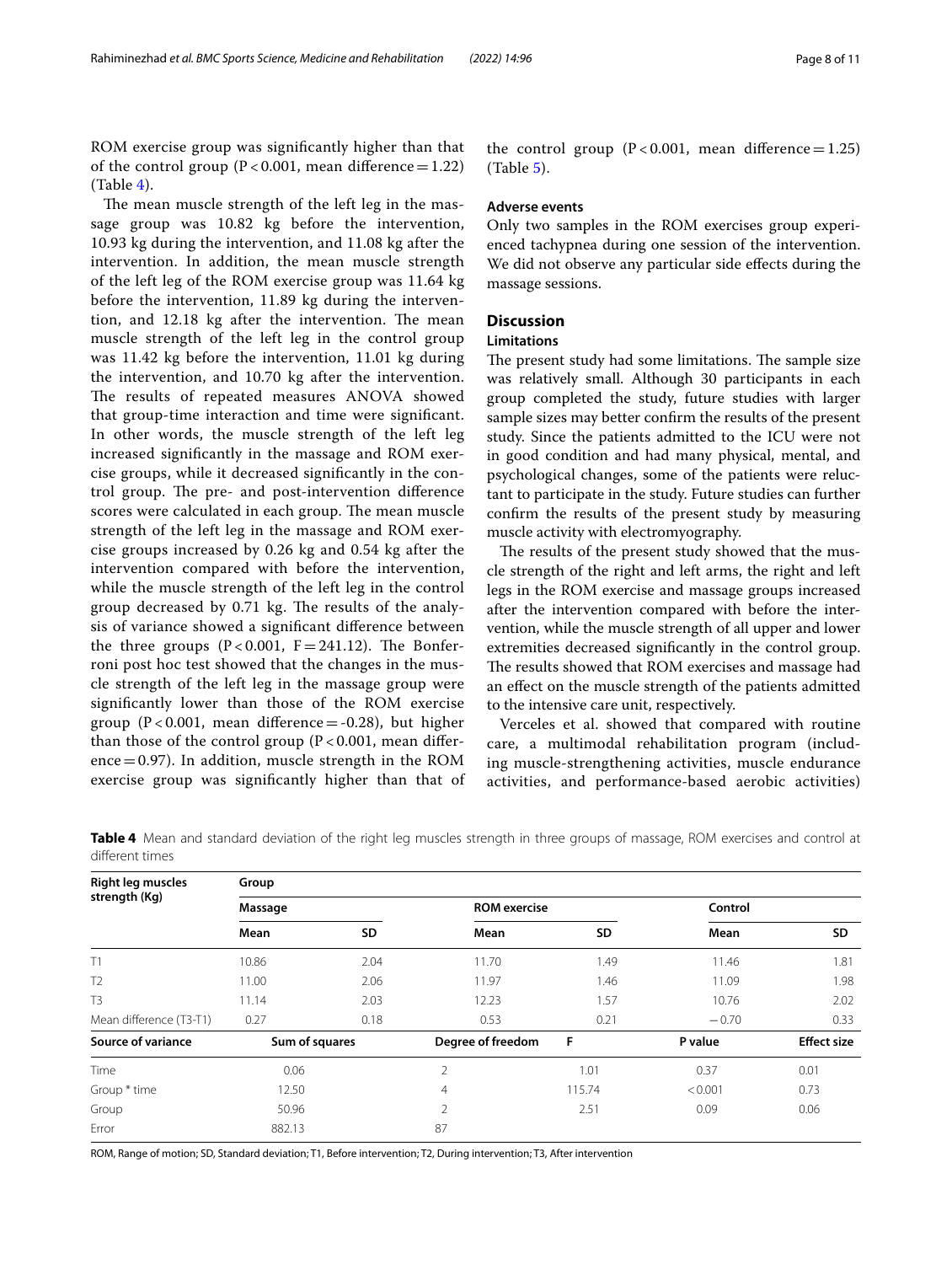| Left leg muscles<br>strength (kg) | Group          |           |                     |        |         |                    |  |  |  |
|-----------------------------------|----------------|-----------|---------------------|--------|---------|--------------------|--|--|--|
|                                   | Massage        |           | <b>ROM</b> exercise |        | Control |                    |  |  |  |
|                                   | Mean           | <b>SD</b> | Mean                | SD     | Mean    | <b>SD</b>          |  |  |  |
| T1                                | 10.82          | 2.06      | 11.64               | 1.52   | 11.42   | 1.78               |  |  |  |
| T <sub>2</sub>                    | 10.93          | 2.08      | 11.89               | 1.49   | 11.01   | 1.93               |  |  |  |
| T <sub>3</sub>                    | 11.08          | 2.05      | 12.18               | 1.59   | 10.70   | 1.96               |  |  |  |
| Mean difference (T3-T1)           | 0.26           | 0.20      | 0.54                | 0.19   | $-0.71$ | 0.29               |  |  |  |
| Source of variance                | Sum of squares |           | Degree of freedom   | F      | P value | <b>Effect size</b> |  |  |  |
| Time                              | 0.08           |           | $\overline{2}$      | 1.73   | 0.18    | 0.02               |  |  |  |
| Group * time                      | 12.94          |           | $\overline{4}$      | 133.74 | < 0.001 | 0.76               |  |  |  |
| Group                             | 49.83          |           | $\overline{2}$      | 2.46   | 0.09    | 0.05               |  |  |  |
| Error                             | 881.98         |           | 87                  |        |         |                    |  |  |  |

<span id="page-8-0"></span>**Table 5** Mean and standard deviation of the left leg muscles strength in three groups of massage, ROM exercises and control at diferent times

ROM, Range of motion; SD, Standard deviation; T1, Before intervention; T2, During intervention; T3, After intervention

increased muscle strength, mobilization, weaning success, and hospital discharge in patients with ICU-AW [[29](#page-10-18)]. Brauner et al. showed that an intense physiotherapy protocol (ROM exercises, posture change, breathing exercises, active exercises using all limb joints, bed mobility exercises, secretion suction) might facilitate the early rehabilitation in patients with ICU-AW [[28\]](#page-10-17). Anekwe et al. in a systematic review and meta-analysis showed that early rehabilitation was associated with a decreased likelihood of developing ICU-AW [[35\]](#page-10-24). Veldema et al. showed that cycle ergometer training and resistance training improved lower limb muscle strength and the ability to walk in ICU-AW patients [[36](#page-10-25)]. Hosseini et al. showed that passive range of motion exercises signifcantly improved motor function in both the upper and lower limbs of people with strokes [\[37](#page-10-26)]. Nakanishi et al. showed that neuromuscular electrical stimulation prevented upper and lower extremity muscle atrophy in critically ill patients [[26](#page-10-15)]. Nakamura et al. showed that skeletal muscle electrical stimulation has the potential to inhibit muscle volume loss in critical care [[38](#page-10-27)]. Studies mentioned above support the present study because electrical muscular stimulation, exercise, and ROM exercises were used to increase muscle strength and manage muscle weakness. ROM exercises afect muscles, the joint surface, the ligaments, the fascia, the arteries, and the nerves, leading to the mobilization of the joint, soft tissue, and muscles, minimizing the loss of tissue fexibility, and increasing muscle strength and hypertrophy. They also increase synovial fuid lubrication of the joint and thus increase the rate of intra-articular cartilage healing and regeneration  $[23, 39]$  $[23, 39]$  $[23, 39]$  $[23, 39]$ . Early mobilization reduces the duration of inactivity, improves venous return, increases the amount of oxygen distributed to tissues, and improves muscle dysfunction [[33–](#page-10-22)[35](#page-10-24), [39](#page-10-28)].

In contrast, Sarfati et al. studied the efectiveness of early passive tilting in minimizing ICU-AW in patients admitted to the intensive care unit. The results showed that passive tilting added to a standard rehabilitation method did not improve muscle strength in patients admitted to the open heart intensive care unit [[30\]](#page-10-19). Patsaki et al. showed that neuromuscular stimulation and individualized rehabilitation did not lead to further improvement in muscle strength and function of ICU survivors  $[31]$  $[31]$ . The results of Sarfati et al., and Patsaki et al. were not consistent with those of the present study because the study of Sarfati et al. was diferent from the present study in the type of intervention and the study setting. The samples in the study by Patsaki et al. were ICU survivors, and neuromuscular electrical stimulation was done on their lower extremities, but the samples in the present study were ICU patients who underwent intervention and early rehabilitation. Massage and ROM exercises were done on the upper and lower extremities of the patients admitted to intensive care units (surgical, poisoning, medical, and COVID-19).

No study evaluated the efect of massage on muscle strength in patients admitted to the intensive care unit. Massage stimulates the lymphatic system and increases blood circulation, so more oxygen reaches the organs, and because of the applied pressure, the amount of blood exchanged between the tissues increases. Massage also improves the elasticity of the muscle fbers and helps the muscle contract by increasing the permeability of capillaries and muscle tissue. Musculoskeletal weakness, atrophy, and physical disability are common in critically ill patients in intensive care units, and a signifcant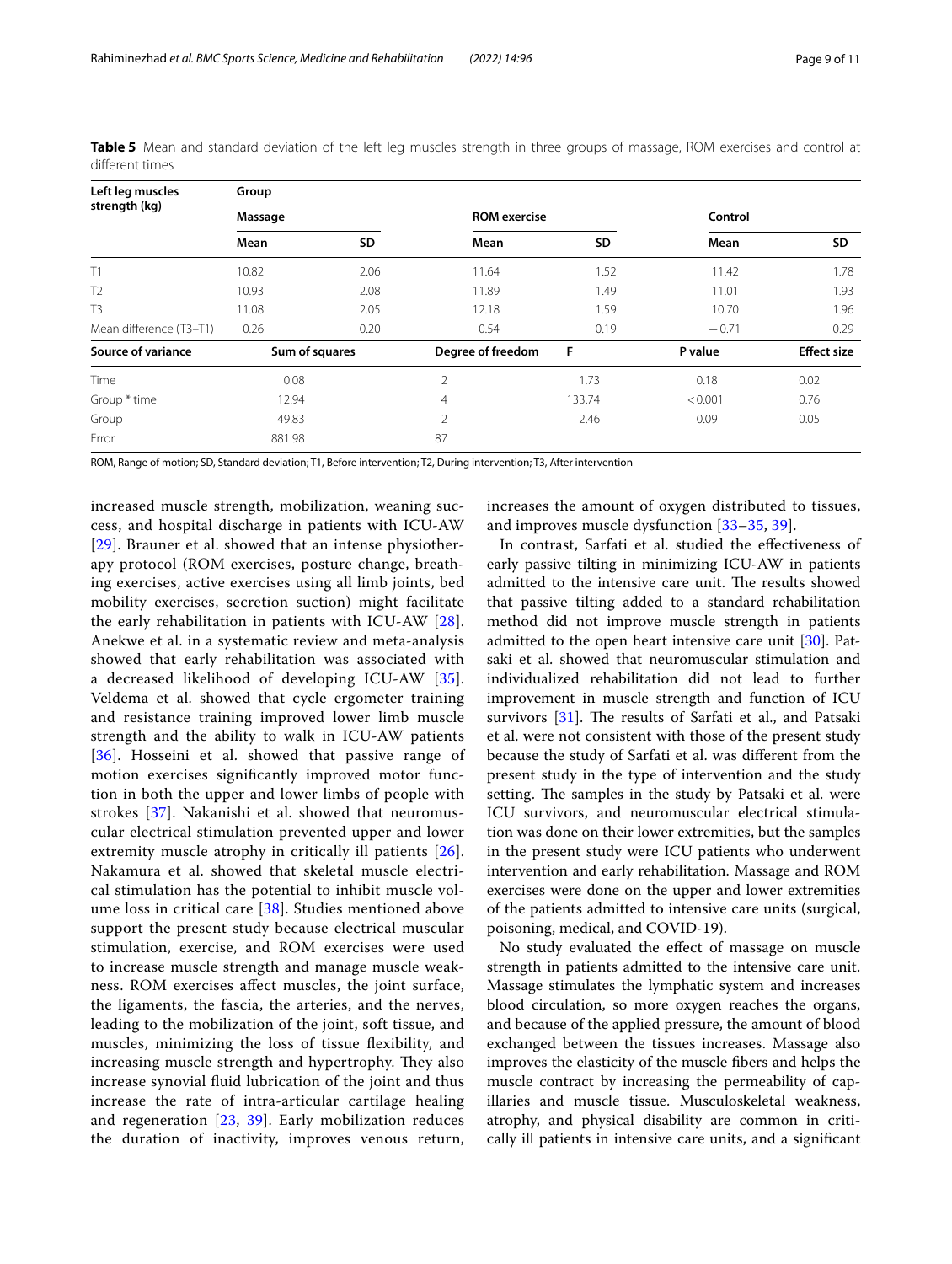reduction in muscle mass begins within 3 days of ICU admission and then gradually worsens [\[10](#page-10-1), [26\]](#page-10-15). Long hospital stays, physical disability, and increased mortality are all consequences of decreased muscle strength and mass [[40\]](#page-10-29). It is therefore essential to use effective interventions to reduce the incidence of this disorder in these patients. Massage therapy and ROM exercises can be used to maintain muscle strength. It's important to note that no study has looked at how massage afects muscle strength, so more research is needed to get better and more accu-rate results from it (Additional file [2](#page-9-8)).

## **Conclusion**

The results of the present study showed that ROM exercises and massage could have a signifcant efect on the muscle strength of patients admitted to intensive care units. Owing to the fact that patients admitted to intensive care units are generally immobile for a long time and their muscles become weak over time, these treatments can have a signifcant impact on the muscle strength of patients admitted to intensive care units. It is suggested that ICU nurses implement these treatments in the routine care of patients and do ROM exercises in intensive care units more carefully and regularly. Range of motion exercises and massage therapy can be used in home nursing care and can be taught to the patients' caregivers for post intensive care discharge to prevent and improve ICU-AW. It may also be efective in improving muscle strength and relaxation for other patients with long hospital stays. Future studies are suggested to evaluate the efects of massage and ROM exercises on quality of life, the strength of respiratory muscles, length of hospital stay, and post-intensive care syndrome in patients with ICU-AW.

#### **Supplementary Information**

The online version contains supplementary material available at [https://doi.](https://doi.org/10.1186/s13102-022-00489-z) [org/10.1186/s13102-022-00489-z.](https://doi.org/10.1186/s13102-022-00489-z)

<span id="page-9-8"></span><span id="page-9-7"></span>**Additional fle 1**. Comparison of range of motion exercises as an intervention with routine care.

**Additional fle 2**. Clinical trial protocol Iranian registry of clinical trials.

#### **Acknowledgements**

We would thank all patients, the nursing staff of the ICUs for their cooperation. The approved research project code was 98000616.

#### **Author contributions**

ER, MS, MA and MD designed the study. ER and SIMG collected data. MS, MA, and MD contributed to the study design, they provided critical feedback on the study and statistical analysis, and inputted to the draft of this manuscript. ER, SIMG, and MD wrote the manuscript. All authors read and approved the final manuscript.

## **Funding**

None to be declared.

#### **Availability of data and materials**

The datasets used for the current study are available from the corresponding author upon request.

#### **Declarations**

#### **Ethics approval and consent to participate**

The present study was conducted after the acquisition of the code of ethics (IR.KMU.REC.1398.558) from Kerman University of Medical Sciences and the clinical trial code (date of frst registration 14/02/2020, IRCT20200203046358N1- Additional fle [2](#page-9-8)) from the Iranian registry of clinical trials, with the collaboration of the manager and head of Afzalipour hospital and the acquisition of informed consent from eligible patients. The purpose of this study was explained to patients in intensive care units. Patients were explained that this intervention would not interfere with their treatment, they could withdraw from the study at any time, they would receive routine care, and they would be protected from any physical, psychological, or social harm. All methods were carried out in accordance with relevant guidelines and regulations.

## **Consent for publication**

Not applicable.

#### **Competing interests**

The authors declare that they have no competing interests.

#### **Author details**

<sup>1</sup> Department of Critical Care Nursing, Razi Faculty of Nursing and Midwifery, Kerman University of Medical Sciences, Kerman, Iran. <sup>2</sup> Department of Physical Therapy, Faculty of Allied Medicine, Kerman University of Medical Sciences, Kerman, Iran. <sup>3</sup> Department of Anesthesiology, Shahid Bahonar Hospital, Afzalipour Faculty of Medicine, Kerman University of Medical Sciences, Kerman, Iran. 4 Nursing Research Center, Kerman University of Medical Sciences, Kerman, Iran.

#### Received: 26 December 2021 Accepted: 23 May 2022 Published online: 26 May 2022

#### **References**

- <span id="page-9-0"></span>Kaur J, Kaur S, Bhardwaj N. Effect of 'foot massage and reflexology'on physiological parameters of critically ill patients. Nurs Midwifery Res J. 2012;8(3):223–33.
- <span id="page-9-1"></span>2. Connolly B, Thompson A, Douiri A, Moxham J, Hart N. Exercise-based rehabilitation after hospital discharge for survivors of critical illness with intensive care unit–acquired weakness: a pilot feasibility trial. J Crit Care. 2015;30(3):589–98.
- 3. Hodgson CL, Fan E. Intensive care unit acquired weakness. Anaesthesia Intensive Care Med. 2016;17(1):24–6.
- <span id="page-9-6"></span>4. Thomas S, Mehrholz J. Health-related quality of life, participation, and physical and cognitive function of patients with intensive care unitacquired muscle weakness 1 year after rehabilitation in Germany: the GymNAST cohort study. BMJ Open. 2018;8(7):e020163.
- <span id="page-9-2"></span>5. Watanabe S, Iida Y, Ito T, Mizutani M, Morita Y, Suzuki S, et al. Efect of early rehabilitation activity time on critically ill patients with intensive care unit-acquired weakness: a Japanese retrospective multicenter study. Prog Rehabil Med. 2018;3:20180003.
- <span id="page-9-3"></span>6. Hodgson CL, Tipping CJ. Physiotherapy management of intensive care unit-acquired weakness. J Physiother. 2017;63(1):4–10.
- <span id="page-9-4"></span>7. Wang W, Xu C, Ma X, Zhang X, Xie P. Intensive care unit-acquired weakness: a review of recent progress with a look toward the future. Front Med. 2020. [https://doi.org/10.3389/fmed.2020.559789.](https://doi.org/10.3389/fmed.2020.559789)
- <span id="page-9-5"></span>8. Koukourikos K, Tsaloglidou A, Kourkouta L. Muscle atrophy in intensive care unit patients. Acta Inform Med. 2014;22(6):406.